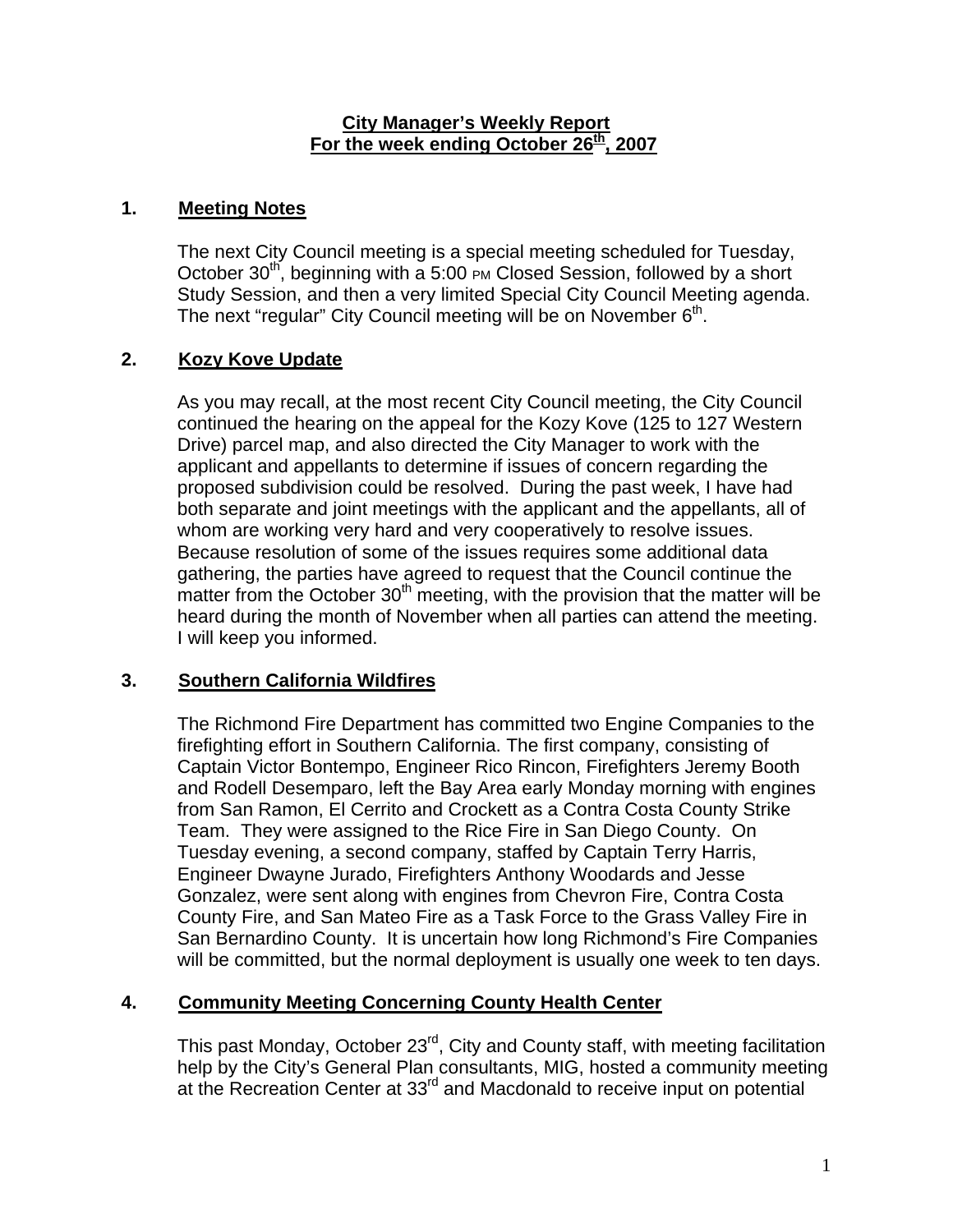sites for a new County Health Center. The meeting was well attended by approximately 60 residents, who asked good questions and provided a wealth of knowledge and ideas concerning this issue. MIG is preparing a full report for the November  $6<sup>th</sup>$  City Council meeting, which will be accompanied by a staff report making recommendations based on the community input received. County staff will also be soliciting input from Health Center staff members and current Health Center patrons, which input will be shared with the City.

### **5. Update on the Bay Trail Gap Closure from Point Molate to Point Richmond**

As you may recall, City Engineer Rich Davidson is participating on a multiagency committee that is working to close the Bay Trail gap from Point Molate to Point Richmond. You may recall that Mr. Davidson attended a site meeting several weeks ago to visit three of the gap closure options outlined in the Point Molate to Point Richmond Bay Trail report prepared by Questa Engineering. The main focus of this meeting was to come up with a trail location that addressed everyone's concerns related to safety, security, trail continuity, and providing an enjoyable trail experience. The committee agreed that a modified version of "Option 2" would work the best. This option would take the trail user, starting in Point Richmond at the end of Tewksbury Avenue near Marine Street, through Chevron's undeveloped area known as "office hill" and then along a proposed cantilevered bike path section off of the I-580 overpass over Chevron's Long Wharf to the existing trail that takes users under the freeway to Western Drive.

The advisory committee reconvened this past week to meet with representatives of Questa Engineering to discuss how they envisioned the trail to be constructed along the I-580 segment. After much discussion, the committee members determined that cantilevering the trail along the I-580 support structure is still the preferred option. Caltrans stated that this portion of the support structure and deck is slated for an upgrade in the FY 2010-11. Caltrans agreed to discuss with their structural engineers any impacts that this upgrade would have on the proposed cantilever plans. The next scheduled meeting for the committee is November  $14<sup>th</sup>$ , and we will continue to keep you informed.

## **6. I-80 Shopping Center Expansion Stakeholder Meeting**

As requested by the City Council, on Tuesday evening, October 23<sup>rd</sup>, Redevelopment Agency staff met with stakeholders that could potentially be impacted by the expansion of the I-80 Shopping Center. The purpose of the meeting was to gather input and answer questions about the process of choosing a Master Developer for an expanded development site that would include the existing County Health Center and old Toys-R-Us building, as well as a number of adjacent parcels. Based on input from the meeting, staff will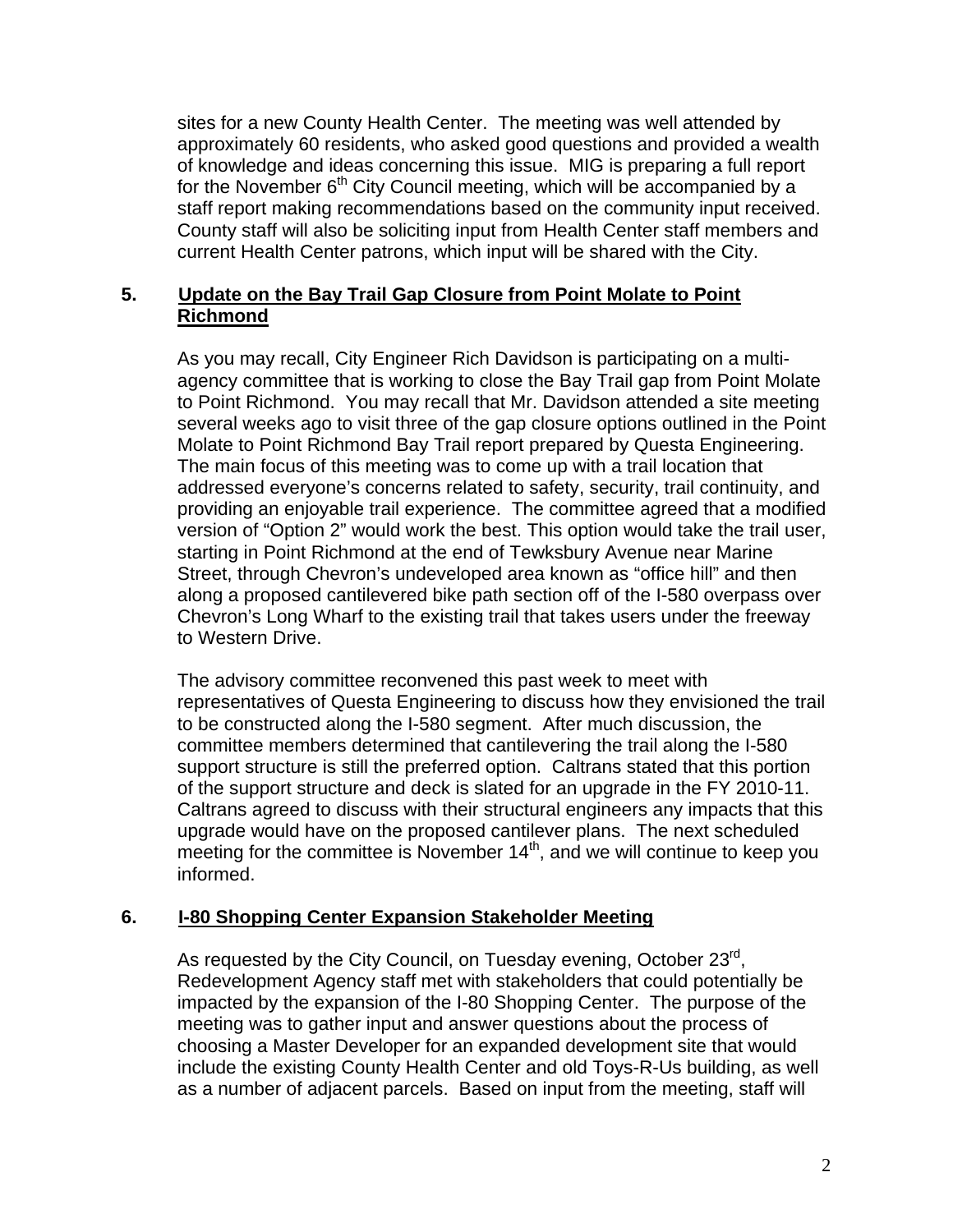be doing some research to more accurately determine the footprint of the real estate required so as to minimize the impact on local businesses. Due to the time required to complete the research, staff will be reporting out to the Agency Board on November 20<sup>th</sup> rather than November 6<sup>th</sup> as originally planned.

#### **7. Meeting with CCISCO Regarding Crime Prevention in the Iron Triangle**

City staff representing the Police, Recreation, Library, Public Works and Engineering Departments met this past week with the Contra Costa Interfaith Supporting Community Organization (CCISCO) and residents of the Iron Triangle to follow up on a June 2007 meeting to discuss street lighting, blight and trash abatement, youth programs and the Police Department. The purpose of the meeting was to report on what the City has done in regards to their previous requests and what is the timeline to accomplish these tasks.

With regard to the street lighting issue, the concern of the neighborhood is that too many street lights are not working and there are too many dark areas making their neighborhood unsafe to go out into at night. To address this concern, City Engineer Rich Davidson is working with PG&E to increase the wattage on light fixtures in this neighborhood. A pilot project site, that borders Lucas and Pennsylvania Avenues to the north and south and 5<sup>th</sup> and 10<sup>th</sup> Streets to the east and west, has been selected for the installation of new light fixtures. This area will have all of the 70 watt bulbs changed out to 150 watts. At the intersections and along Peres School and Lucas Park, the light fixtures will have 250 watt bulbs. Once installation at this pilot project site is complete and evaluated, Engineering staff and PG&E will work systematically to replace all the lights in the neighborhood. Mr. Davidson will report back to CCISCO regarding the status of this project on Nov.  $16<sup>th</sup>$ .

## **8. 2005 Pension Obligation Bonds Interest Swap**

As you will recall, in November 2005, the City issued \$114 million of its Pension Obligation Bonds (POB's), Series 2005, to fund the unfunded accrued actuarial liability. The issuance of these bonds resulted in the City saving approximately \$17 million in PERS costs. The City has since improved these savings by an additional \$4 million by receiving an interest rate reduction in FY2005-06 when the 2004 and 2005 audits were completed, and the City's credit rating improved.

These POB's are set to revert to a variable mode of interest beginning in 2013, leaving the City some exposure to higher interest rates at that time. By continually monitoring the capital market, Finance Department staff has determined that today's current interest rates are attractive enough to warrant an interest rate swap on the future variable rate securities. Finance staff will facilitate this transaction to remove the risk of higher interest rates in the future.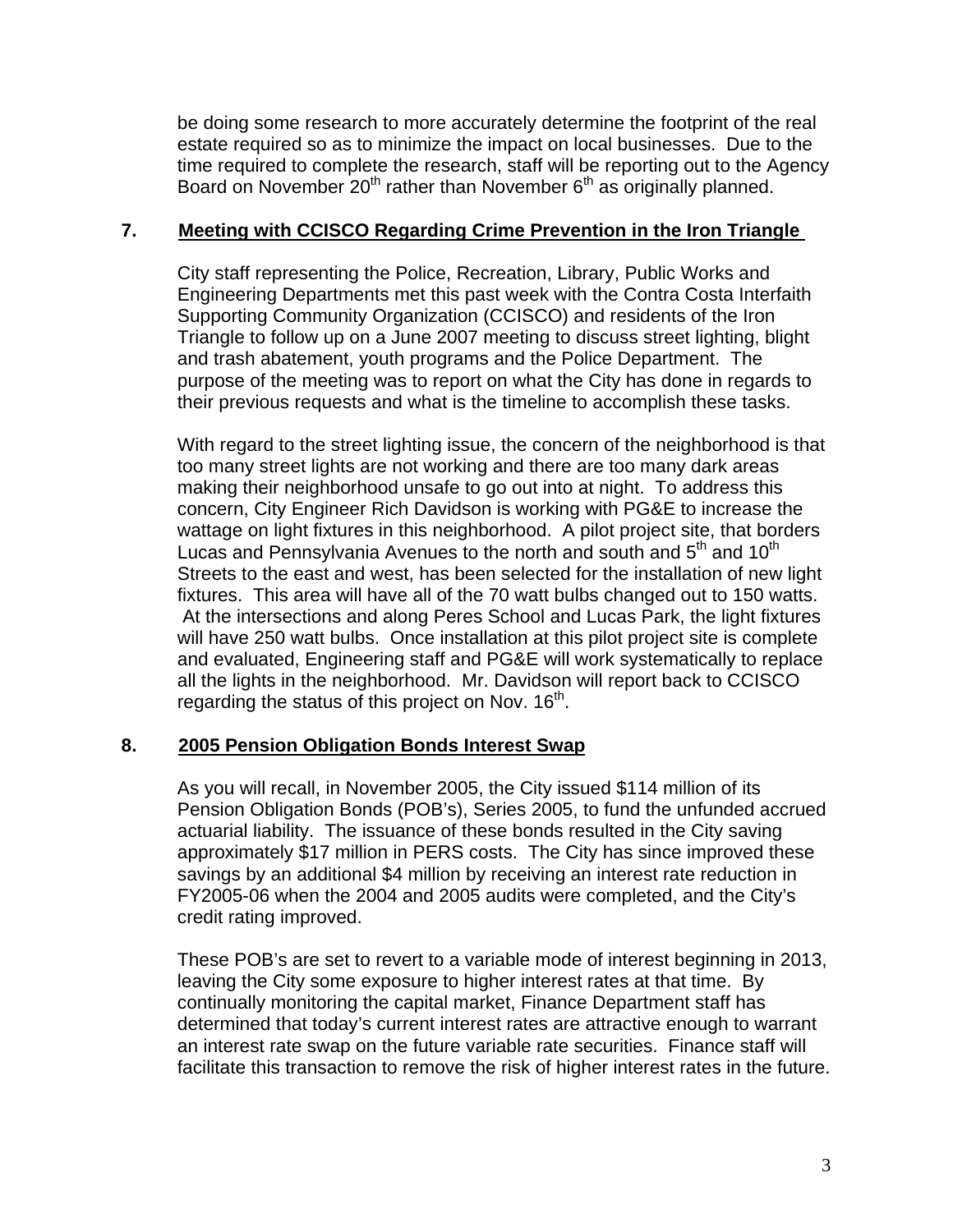## **9. Public Works Department Activity**

Public Works Director Yader Bermudez reported the following significant activities during the past week:

- Continuing pothole operations, crack sealing, and striping on Castro Ranch Road.
- Painting red curbs along 23<sup>rd</sup> Street.
- Continuing work on the re-habilitation of administrative office at Main Library.
- Repairing lighting systems impacted by wire theft at Edwards and Vincent Parks.
- Abating weed/litter on Golden Gate Avenue in Point Richmond.
- Installing 11,000 sq. ft of sod at the Marina at Regatta and Marina Way South.
- Installing wood chips in median on Cutting Boulevard.
- Continuing grounds work on North Richmond Ball Field.

## **10. City of Richmond Annual "2007 Charitable Giving Campaign Kick-Off"**

The City of Richmond launched its annual Charitable Giving Campaign on Thursday, October 18<sup>th</sup>. The Charitable Giving Campaign is an organized effort to encourage City staff members to make donations to organizations that support the Richmond community. The kick off event was well attended by City staff as well as local federations and Richmond charitable organizations, and provided an opportunity for City staff to learn first hand about charitable organization in the community. The following organizations were present with brochures and free give aways:

- Local Independent Charities
- Bay Area Black United Fund
- Richmond Improvement Association (RIA)
- Richmond Police Activities League (PAL)
- Community Health Charities
- Richmond Youth Academy
- Richmond/El Cerrito Firefighters Toy Program
- Girls, Inc

# **11. Arts and Culture Program Update**

The following are excerpts from the most recent Arts and Culture monthly report that you may find of interest:

**1) The Neighborhood Mini-Grant program is wrapping up its 2006-2007 season, and about to begin the 2007-2008 program. Highlights include:**